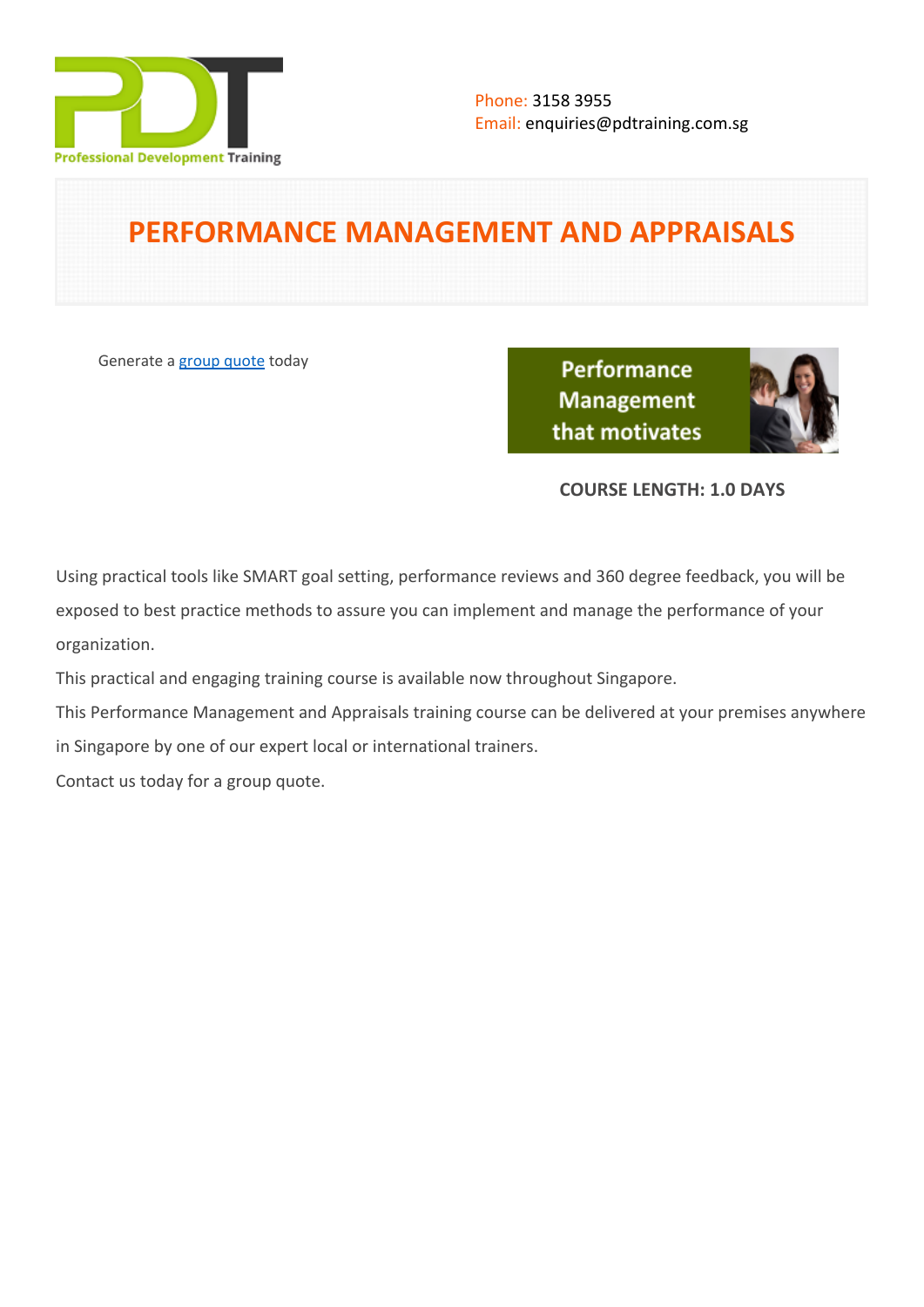### **PERFORMANCE MANAGEMENT AND APPRAISALS COURSE OUTLINE**

### **FOREWORD**

Performance Management is a strategic approach to ensuring the efficiency and effectiveness of an organization. Whether at the organizational, departmental or employee level, the goal of performance management is to make sure all business goals are being met in a satisfactory manner.

Performance Management is not a company's way of employing "micro-managing" techniques that stunt the professional growth of its employees. But rather, it is a strategic approach to ensuring the efficiency and effectiveness of an organization. Whether at the organizational, departmental or employee level, the goal of performance management is to make sure all business goals are being met in a satisfactory manner.

#### **OUTCOMES**

- Define performance management
- Examine how performance management works & the tools used to make it work
- Analyze the three phases of performance management
- Assess the effectiveness of each phase
- Implement effective goal setting & how to use goal setting as an integral part of performance management
- Practice giving feedback on performance management
- Interpret Kolb's Learning Cycle & discuss how to engage adults differently based on their position in the Learning Cycle
- Gain insight into the impact of effective motivation in the workplace
- Develop a performance journal & a performance plan

#### **MODULES**

## **Lesson 1: Getting Started**

Workshop Objectives

## **Lesson 2: The Basics (I)**

- What is Performance Management?
- How Does Performance Management Work?
- Tools
- Case Study

#### **Lesson 3: The Basics (II)**

- Three Phase Process
- Assessments
- Performance Reviews
- Case Study

#### **Lesson 4: Goal Setting**

- SMART Goal Setting
- Specific Goals
- Measurable Goals
- Attainable Goals